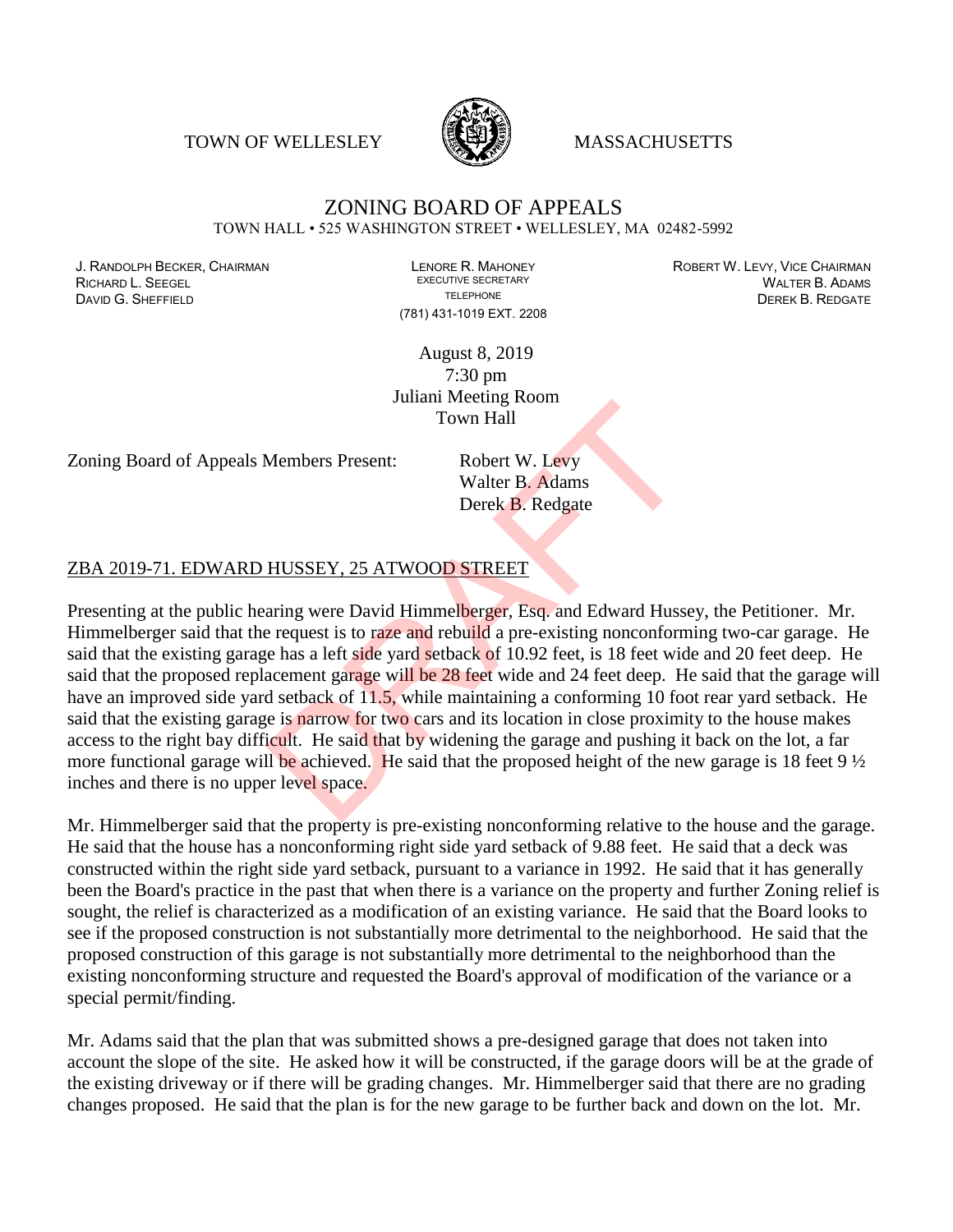Hussey said that there may be a slight grade change because the existing grade is such that when it rains, the water goes into the garage. He said that they may raise the grade up a bit to push the water out to the sides or back down the driveway.

Mr. Adams said that the proposed garage will be significantly higher in the back on the side closest to the rear neighbor. He questioned whether moving it back will have more impact on that neighbor. He said that considering reducing the nonconforming by moving the setback six inches is somewhat disingenuous. He said that he was not inclined to approve the plan unless there are some modifications to it. He said that the garage could be moved to meet the setback requirement on the side. Mr. Himmelberger said that the garage would be in the center of the yard.

Mr. Levy said that there are no dimensions for the garage on the plan. Mr. Himmelberger said that it will be 24 by 26 feet. He said that the existing garage is 18 by 20 feet. Mr. Adams said that the new garage will be approximately twice the size of the existing garage. Mr. Hussey said that they will add four feet to the length and six feet to the width –

Mr. Adams said that there will be some improvement to the setback on the left. He said that most of the vegetation appears to be on the neighbor's property. Mr. Himmelberger said that it is possible under case law to leave the existing side yard setback. He said that it is generally the practice to try to improve it slightly. He said that they are being very clear about the plan to push the garage over about a foot and pushing it back so that it is more accessible. He said that there is substantial screening between the properties. Mr. Adams said that there is less screening at the back. He said that the **Board** did not hear from the neighbors on the two sides that would be affected. He said that there is an existing two car garage that may not meet the homeowner's needs but they could have made more effort to come close to or comply. Mr. Hussey said that it would significantly change the lot if they moved the garage over. He said that the existing garage is decaying. He said that they are also looking to improve the garage. will be some improvement to the setback on the left. He<br>a the neighbor's property. Mr. Himmelberger said that it<br>ard setback. He said that it is generally the practice to try<br>e. He said that there is substantial screening

Mr. Levy asked about the height of the existing garage. Mr. Hussey said that it is 14.5 feet high at the peak.

Mr. Adams confirmed that the orientation of the garage will be the same. Mr. Hussey said that they kept the same look and feel of the garage so as to not affect the appearance from the street.

Mr. Levy confirmed that there will be no second floor.

Mr. Adams said that the Building Inspector might require an access door to the garage.

Mr. Levy confirmed that the reason for the additional height is because garage will be bigger. Mr. Redgate said that there appears to be extra height between the top of the door and the roof. He asked if there is an option for it to lower. Mr. Himmelberger said that the face of the garage will be 9 feet 10 ½ inches. Mr. Hussey said that the face of the existing garage is 9 feet.

Mr. Adams confirmed that there will be no stairs.

Mr. Redgate confirmed that the garage will be a shingle style salt box. Mr. Hussey said that both the house and the garage will have cedar shakes. He said that they will try to match it as close as possible.

Mr. Levy asked if there was anyone present at the public hearing who wished to speak to the petition.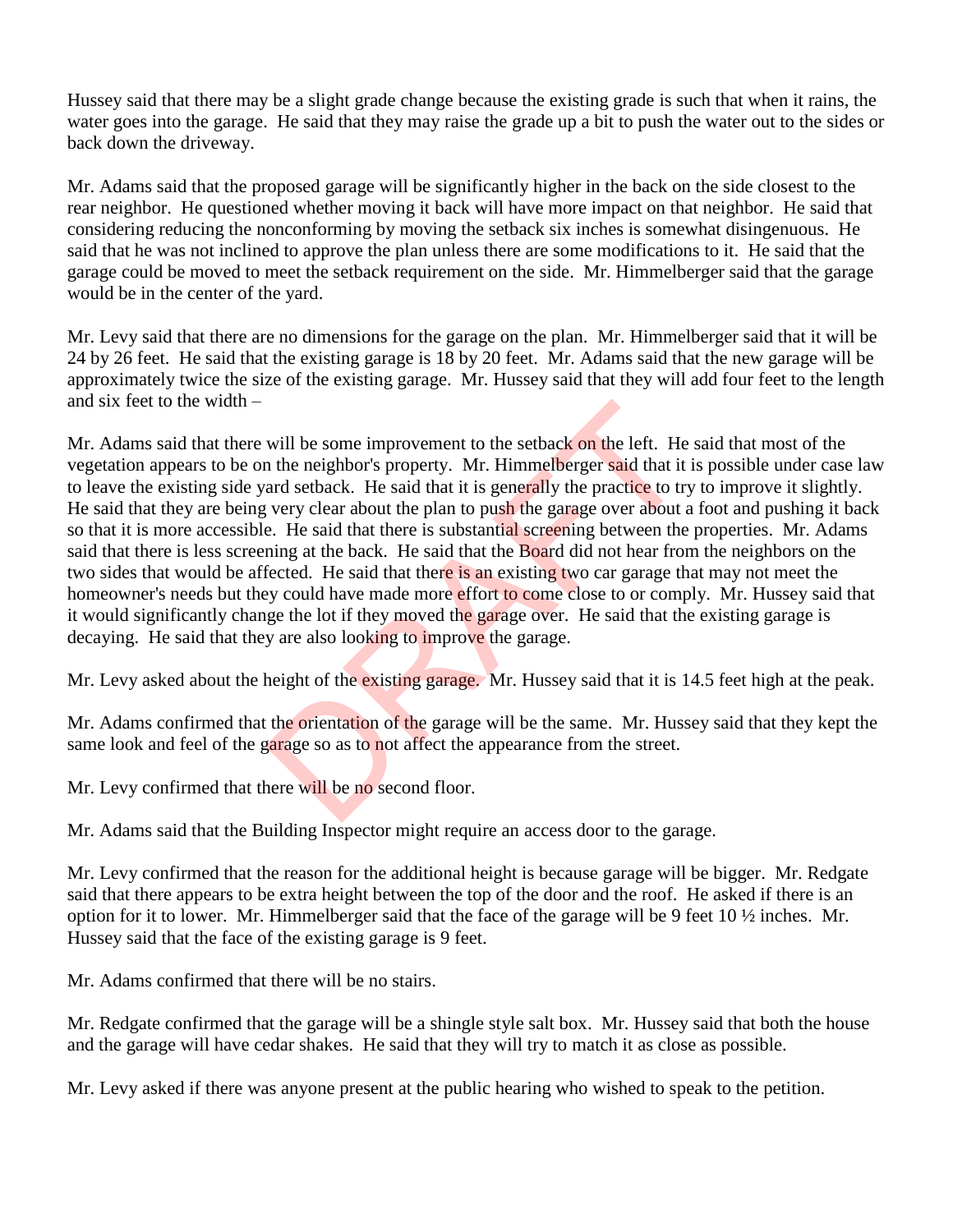Mr. Levy asked if Mr. Hussey discussed the plans with the contiguous abutters. Mr. Hussey said that they spoke with the Goheens, the Mixes, the Bowers, and the Connons. He said that the house behind was just sold and they have not met the current owners yet.

Mr. Levy said that any action by the Board requires a unanimous decision. Mr. Redgate said that the garage will be larger but he is not opposed to it.

Mr. Levy read the Planning Board recommendation.

Mr. Levy said that the analysis for this petition should be consideration of a special permit, identifying the nonconformity and making a determination if it would be substantially more detrimental to the neighborhood.

Mr. Adams asked if Mr. Hussey would be willing to move the garage five feet or so over. Mr. Hussey said that the existing driveway is single lane and you cannot fit two cars side by side. He said that the proposed design is a thoughtful approach that will allow them to keep the yard.

Mr. Levy discussed the possibility of making the garage smaller. He said that because of the setback from the street, the garage does appear smaller.

Mr. Redgate asked if there is a fence at the rear of the property. Mr. Hussey said that there is a short chain link fence. He said that they plan to put privacy bushes and plantings across the back of the lot. Mr. Adams said that the property behind is at a lower elevation.

Mr. Levy discussed moving forward, given that there did not appear to be unanimous support of the Board for the petition. Mr. Hussey said that they could shrink the size of the garage from front to back. He said that the existing second bay is not useful today. He said that it is not possible to swing a car into the garage. Mr. Adams said that it the garage was set back, they would be able to use the second bay. Is single lane and you cannot fit two cars side by side. Hot of that will allow them to keep the yard.<br>
saibility of making the garage smaller. He said that beca<br>
appear smaller.<br>
is a fence at the rear of the property. Mr

Mr. Hussey asked if there are changes that they can make to the plans, other than the side yard setback, that would satisfy the Board. He said that they would really like to keep their yard as best as they can.

Mr. Adams said that his feeling is that the proposed garage in its current design would be more detrimental to the neighborhood.

Mr. Himmelberger asked that the petition be continued to allow the Petitioner time to review options for revisions to the design.

Mr. Adams discussed sloping the paved area to drain into the yard.

Mr. Levy asked about gutters. Mr. Hussey said that they will be done after.

Mr. Redgate moved, Mr. Adams seconded the motion, and the Board voted unanimously to continue the hearing to September 10, 2019.

# ZBA 2019-70, BUILDRITE LLC, 375 LINDEN STREET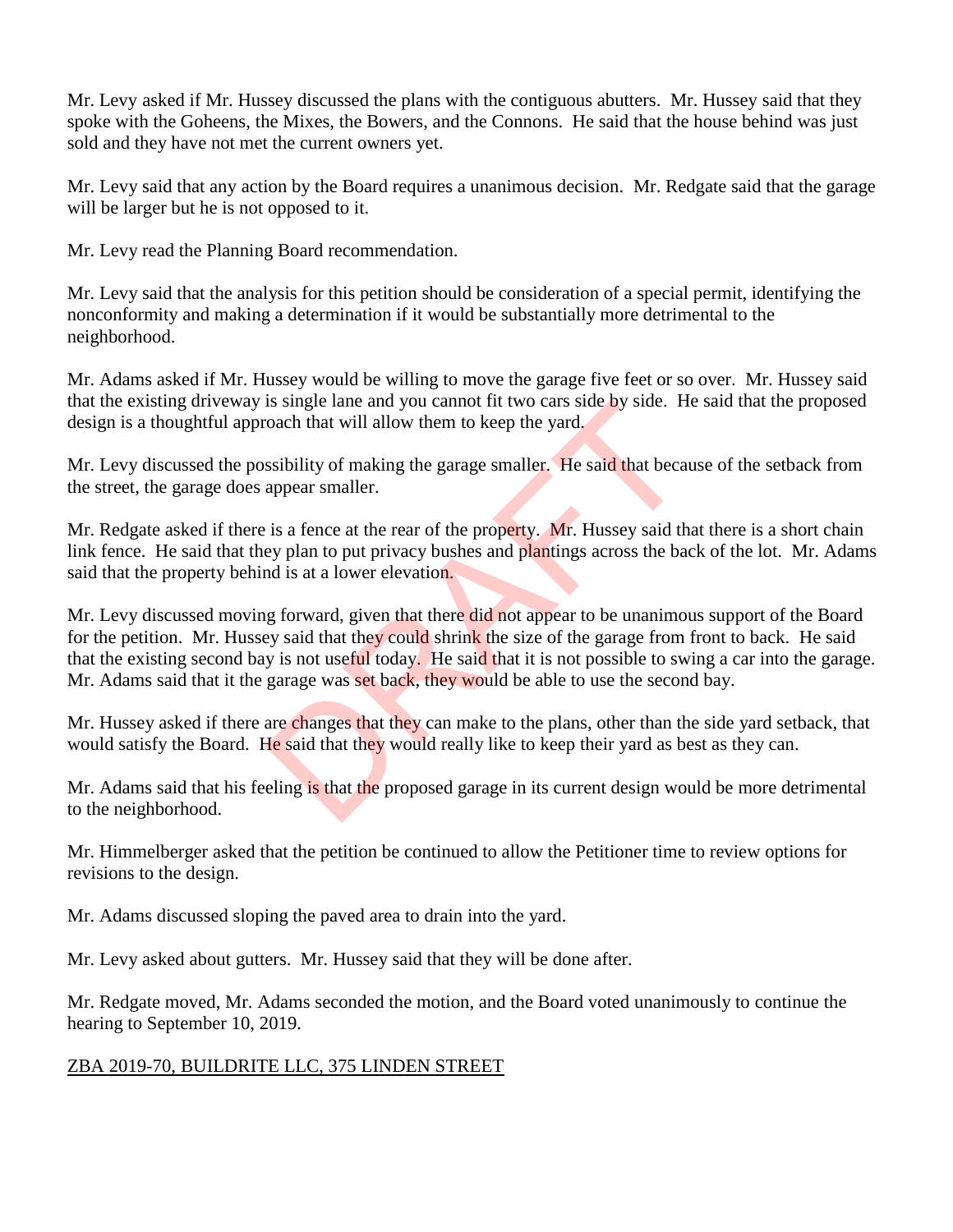Presenting the case at the hearing were David Himmelberger, Esq., Michael Cremin, BuildRite LLC, and Paul Beaulieu, Field Resources, Inc.

Mr. Himmelberger said that the request is for a special permit/finding to raze an existing single family dwelling, on a nonconforming lot of 9,960 square feet. He said that the dwelling was built with nonconforming side yard setbacks pursuant to a variance in 1940's. He said that the proposed home will be fully compliant with all Zoning dimensional requirements and will be 32.5 feet tall.

Mr. Himmelberger said that he lives at 387 Linden Street, which is three houses away. He said that a few years ago the neighborhood dealt with the division of a 20,000 square foot lot at the foot of Kirkland Circle and Shaw Road into two 10,000 square foot lots. He said that two very imposing houses were built out to every Zoning setback and dimension. He said that one of the roofs had to be reconstructed because it was over 36 feet high and a side bump out had to be removed from the other house because it extended too deep into the setback.

Mr. Himmelberger said that he has worked with Mr. Cremin before. He said that he told Mr. Cremin that he would represent him only if he was willing to design a house that fits in with the neighborhood, is respectful and complementary. He said that Mr. Cremin made design changes after Mr. Himmelberger consulted with another architect. He said that Bruce Howlett, 369 Linden Street, also made several request, the most notable of which was to flip the location of the garage from the right side, along Mr. Howlett's driveway, to the left side where the existing driveway is located. at he has worked with Mr. Cremin before. He said that hist in was willing to design a house that fits in with the ne and that Mr. Cremin made design changes after Mr. Him that Bruce Howlett, 369 Linden Street, also made se

Mr. Himmelberger said that Mr. Cremin met with all of the neighbors and has been extremely responsive to them, including relocating subsurface drainage.

Mr. Himmelberger said that at 44 feet wide, the proposed home is significantly more narrow than the two abutting houses at 369 and 383 Linden Street, which are 63 and 53 feet wide. He said that mass on the proposed home was minimized by taking advantage of the deep lot. He said that the proposed home is attractive, well proportioned, and will not be substantially more detrimental to the neighborhood than the existing nonconforming structure.

Mr. Himmelberger said that he spoke with the Building Inspector, Mike Grant, as to whether this should be a request to modify an existing variance or modify a special permit. Mr. Grant said that because will be razed, he believes that the proper relief from the Board would be granting a special permit to rebuild the home. Mr. Mr. Levy confirmed that the only nonconformity will be the lot size.

Mr. Levy said that Mr. Howlett sent an email to the Board. Mr. Himmelberger said that he had seen the email and Mr. Howlett does support the project. He said that Mr. Howlett's only issue is that there be no changes to the plans as submitted. He said that Mr. Howlett expressed a prerefence for a single width driveway but there are numerous homes on Linden Street that have two car wide entry onto Linden Street. He said that the proposed driveway is fully compliant with town curb cut and driveway apron regulations. He said that there are a few homes in the vicinity of this property that have driveways that exceed the regulations. He said that the curb cut will be 20 feet at the property line, flaring to 25 feet at the street.

Mr. Himmelberger said that Mr. Howlett's concerns about drainage are well observed. He said that there are two subsurface infiltration systems that will capture all of the roof runoff. He said that there was a drainage issue further down the street at a home with a two car garage that acted as a detention pond for the neighborhood. He said that the Board granted a variance to allow a two car garage to be built into the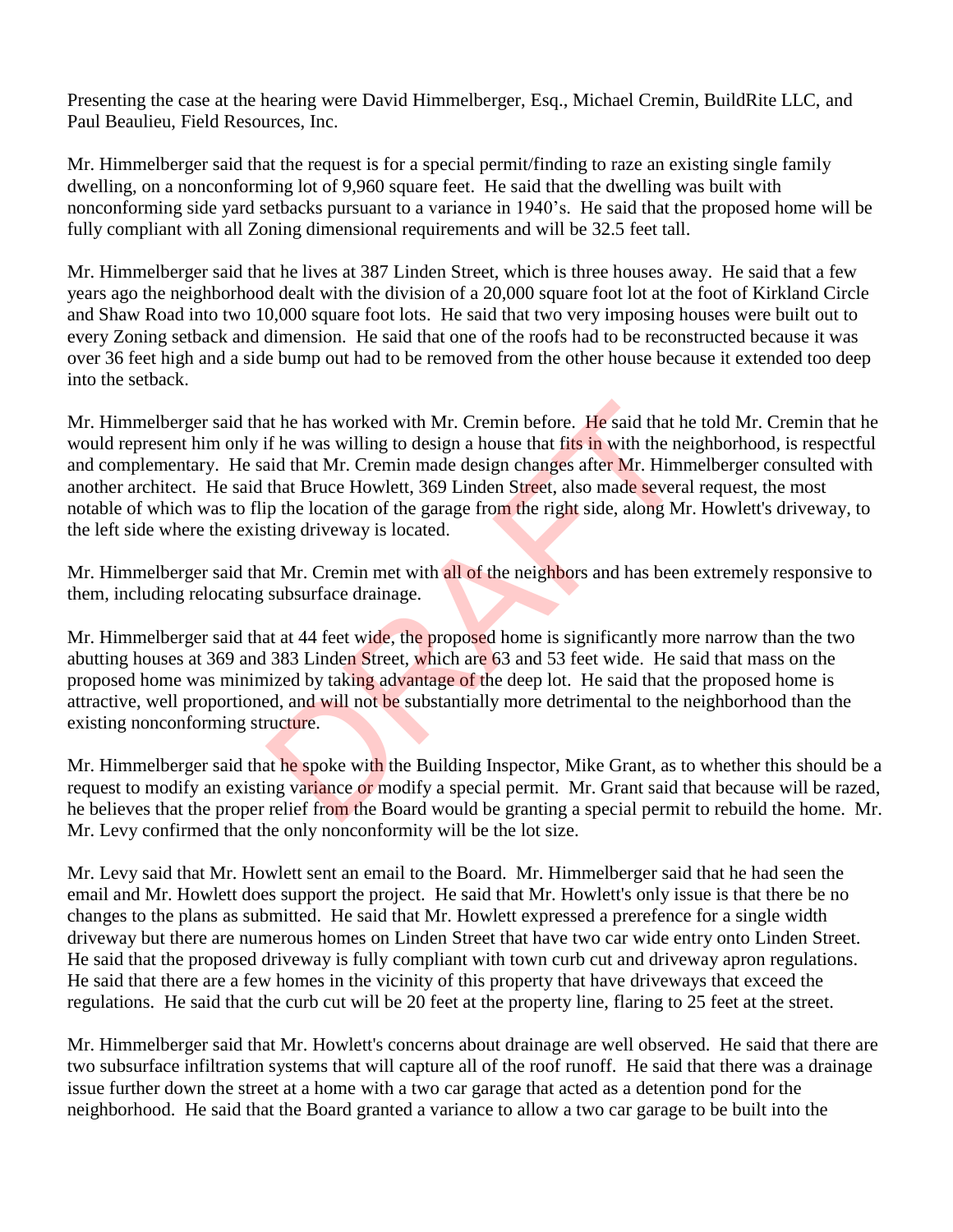setback. He said that this is a flat lot where all drainage will be taken to the drainage systems, one in the front and one in the rear.

Mr. Levy said that it is a very large house for the lot, 20 percent over the TLAG. He said that if the lot was 400 square feet bigger, the house would be subject to Large House Review (LHR).

Mr. Levy read the Planning Board recommendation. Mr. Himmelberger said that the data in the recommendation relies on Total Living Area (TLA) from Assessor's records. He said that the average size of adjacent homes on Linden Street is 2,203 square feet if you add in just the garages. He said that the issue is how the house appears on the street. He said that it is more narrow than the two homes on either side. He said that it takes advantage of the deepness of the lot to bring square footage to the rear. He said that it fits in quite well with the other colonials on Linden Street. He said that the driveway was placed on the left side at the request of Mr. Howlett. He said that it is a very attractive house that sits back and is not imposing compared with the other homes in the neighborhood.

Mr. Adams said that the house is on the large size but that is what people are looking for. He said that it has been creatively and effectively designed to minimize the impacts on the neighborhood. Mr. Himmelberger said that stepping the garage further back and down contributes to its minimization.

Mr. Levy asked about TLAG, using the old calculations that excluded the garage. Mr. Himmelberger said that excluding the garage and the attic, it would be very close to  $3,600$  square feet.

Mr. Redgate asked if the two houses to the left and the right average 2,000 square feet. Mr. Himmelberger said that the homes that the Planning Board cited, with just garages and no attic space, are approximately 2,200 square feet. He said that what is important is how it appears from the street. He said that the house was stepped back to minimize mass. He said that the homes across Linden Street are two to three feet higher due to elevation. He said that there is a three foot stone wall that runs between the two outlets for Kirkland Circle. buse is on the large size but that is what people are lookincy wely designed to minimize the impacts on the neighborhome further back and down contributes to its minimization.<br>AG, using the old calculations that excluded t

Mr. Levy asked if there was anyone present at the public hearing who wished to speak to the petition.

Martha Kiley, 18 Geraldine Drive, said that she lives directly behind. She said that her concern is the proposed infiltration because it will be close to the property line. She said that the setback will be reduced from 5 feet to 27 feet, with two ac units beneath her bedroom window. Mr. Levy said that under the Zoning Bylaw (ZBL), the house cannot be set closer than 10 feet to the rear property line. He said that this will be 27 feet from the rear property line, which is more than double what they could do as a matter of right. He said that the ac units have to be in the setback also and they appear to be compliant. Ms. Kiley asked if the ac units have to be in the rear setback. Mr. Adams said that there does not appear to be enough room on the sides for the units. Mr. Levy said that there may be sound mitigation that can be installed. Mr. Beaulieu said that ac units are much quieter than when the bylaw was passed. He said that there will be quite a lot of planting to hide the units. He said that the Engineering Division in Wellesley likes to have a certain separation from the house and boundary line for infiltration systems. He said that they were placed in the two places to meet DPW guidelines. He said that the system will be well below grade. He said that water will collect in a PVC pipe and run to large chambers that are surrounded by stone, so the water goes into the ground. He said that they took into consideration that when the land is disturbed, nobody wants to get washed out when a new house is built.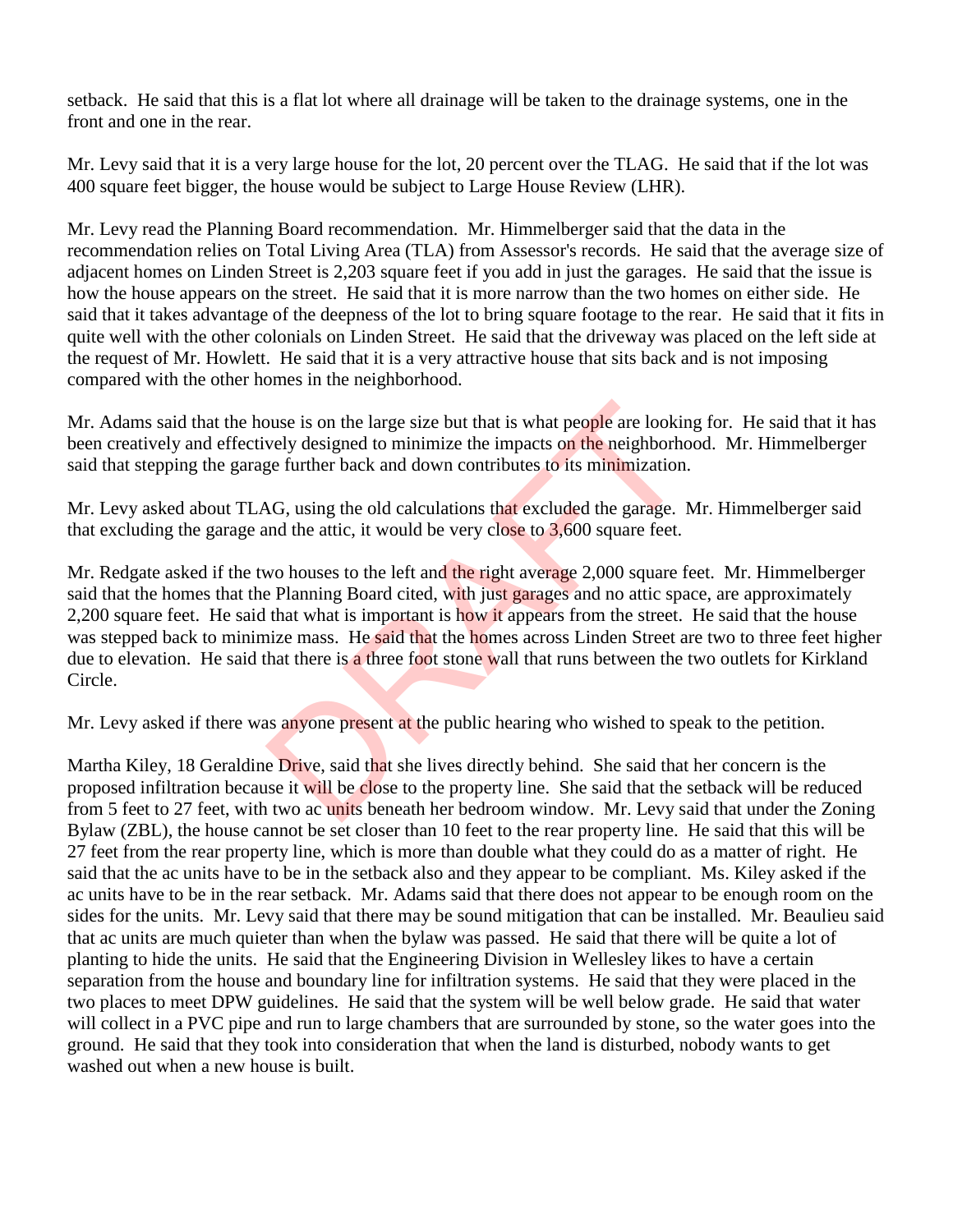Ms. Kiley said that the flow of water changed when the house that is at the corner of Linden and Geraldine was renovated. He said that her neighbor had to put drains in at the back of her property because all of the water that used to go somewhere else, ended up on her property and flooded her garage every time it rained. Mr. Beaulieu said that what people do if it is just a regrading is to redirect water. He said that this is an infiltration system where all of the water that hits the roof will be captured. Mr. Himmelberger said that this is a flat lot. Ms. Kiley asked where the water currently goes. Mr. Beaulieu said that it currently goes onto the grass. He said that they wanted to make sure that they put a system that could handle the displacement of grass. Mr. Redgate said that the grades appear to go toward 369 Linden Street, not 18 Geraldine Drive. Mr. Beaulieu said that the lot originally sloped slightly left to right and continues to do that. He said that the only difference is that the house will be level. Mr. Redgate said that in the final condition runoff will not go to 18 Geraldine Drive. He said that the drainage calculations are based on 1 inch storm events. Mr. Beaulieu said that it will be a full capture on a one inch storm, not taking into account infiltration or the collection pipe. He said that they did not take a full Massachusetts State level of review for this project but considered that 85 percent of all storms are 1 inch or less. He said that in that event, they will be able to capture water immediately. He said that two inches of rain would typically come down over the course of hours, and as that happens, the water gets to the infiltration chambers and soaks into the ground below. He said that his preference is to divide the chambers to the front and back to minimize bottlenecks. He said that the system was divided 50/50. Mr. Redgate confirmed that the chamber capacity is 54 and the 1 inch storm is 187. Mr. Beaulieu said that there will be four chambers, each with a capacity of 54. He said that total capacity will be over 200 cubic feet. two incidents of rain would typically come down over the case to the infiltration chambers and soaks into the ground behambers to the front and back to minimize bottlenecks.<br>Edgate confirmed that the chamber capacity is 54

Mr. Adams said that this is a creative design. He said that new houses are typically larger. He said that the only nonconformity is the lot size. Mr. Redgate agreed.

Mr. Adams moved, Mr. Redgate seconded the motion, and the Board voted unanimously to grant a special permit and make a finding that the property construction shall not be substantially more detrimental to the neighborhood than the existing nonconformity structure.

# ZBA 2019-68, PAUL EKLUND, 17 CHATHAM CIRCLE

Present at the public hearing were Paul and Marion Eklund. Mr. Eklund said that they have lived at 17 Chatham Circle for 36 years. He said that the proposal is to enclose a porch that has been in existence since the house was built in 1941. He said that footprint and the height will remain the same. He said that the plan is to put windows where the screens are. He said that a small corner of the porch is 19 feet 6 inches from the side property line, as opposed to the 20 foot requirement. He said that they notified all of their neighbors and have had nothing but positive feedback from them. He said that they do not believe that the change will be substantially more detrimental to the neighborhood.

Mr. Levy read the Planning Board recommendation.

Mr. Levy asked if there was anyone present at the public hearing who wished to speak to the petition.

Mr. Adams moved, Mr. Redgate seconded the motion, and the Board voted unanimously to grant a special permit and make a finding that the proposed enclosure of an existing nonconforming screen porch will not be substantially more detrimental to the neighborhood than the existing nonconforming structure.

## ZBA 2019-69, ARVIN & CHRISTINE IRAHCETA, 49 SHERIDAN ROAD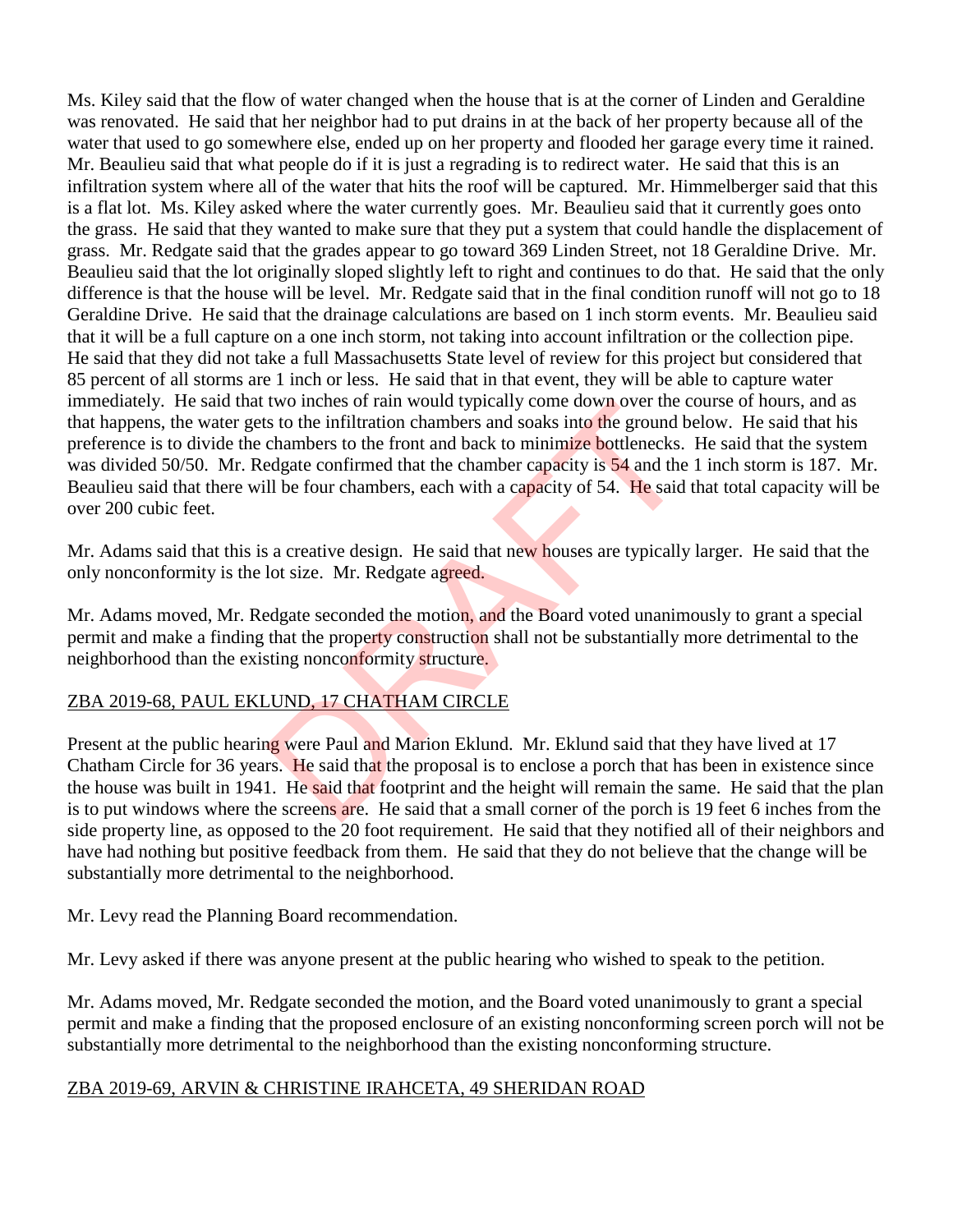Present at the public hearing was Michael Connors and Joseph Cupstas, RemodelWerks, LLC, representing Arvin and Christine Iracheta.

Mr. Connors said that the proposal is to remove an existing small single story addition at the back of the house and replace it with a larger two story addition, 16 feet deep by 28 feet 3 inches wide. He said that the existing lot is nonconforming at 11,000 square feet in a 15,000 square foot Single Residence District. He said that a previous variance was granted in 1985 due to the setbacks on the garage side of the house. He said that the request is to modify the variance. He said that the proposed construction will not encroaches on any additional setbacks.

Mr. Levy said that the plot plan that was submitted was neither signed nor stamped.

Mr. Connors said that he originally applied for a special permit but the Building Inspector thought that it should be a modification of a variance.

Mr. Adams said that it is indicated on the plot plan that a portion of the retaining wall will be removed and replaced. He asked if the wall be relocated. Mr. Cupstas said that they will duplicate what is there now. He said that it is currently about six feet off of the house. He said that they will add on and duplicate the same setback off of the house. Mr. Adams said that it will be a bigger arc that butts into the retaining wall by the patio. ndicated on the plot plan that a portion of the retaining wordll be relocated. Mr. Cupstas said that they will duplicate us ix feet off of the house. He said that they will add on Mr. Adams said that it will be a bigger ar

Mr. Redgate asked what the original variance was granted for. Mr. Connors said that it was for the garage. He said that the lot is on a corner and the garage is within a front yard setback at 28.8 feet. He said that built in 1953 and the variance was granted in 1985 to bring it into conformance.

Mr. Adams said that the proposed design is not more impactful on the neighborhood. He said that it was set in on the side to break up the façade.

Mr. Levy asked if there was anyone present at the public hearing who wished to speak to the petition.

Mr. Levy read the Planning Board recommendation.

Mr. Redgate said that the Board will insert a condition that the plot plan must be signed and stamped.

Mr. Adams asked how runoff from the added impervious roof surface will be handled. Mr. Connors said that with the redesign of the retaining wall and back yard to thoughtfully prepare all of the new surfaces to accept water that runs off of the roof. He said that the existing slab on grade will be removed because it is in a state of disrepair because of water issues. He said that they will direct the water away from the new structure into the new space in the yard. He said that there will be a perimeter drain around the new crawl space. He said that they can add drywells. Mr. Cupstas said that the entire back yard pitches toward the house and they currently have a very damp basement. He said that the proposed changes will improve the situation. He said that roof runoff will be controlled by gutters. Mr. Redgate said that the property is located in a Water Supply Protection District. He said that sometimes it is better to include an area drain in the driveway and infiltrate the driveway as part of the landscaping. He said that they can tie the roof into the same system. He said that it will really help with snow and ice, will handle a larger area and will help with water quality. He recommended an area drain at the driveway that is connected to a drywell as well as at least the new addition connected to a drywell in the yard area. Mr. Adams said that the Board is asking for two drywells, one of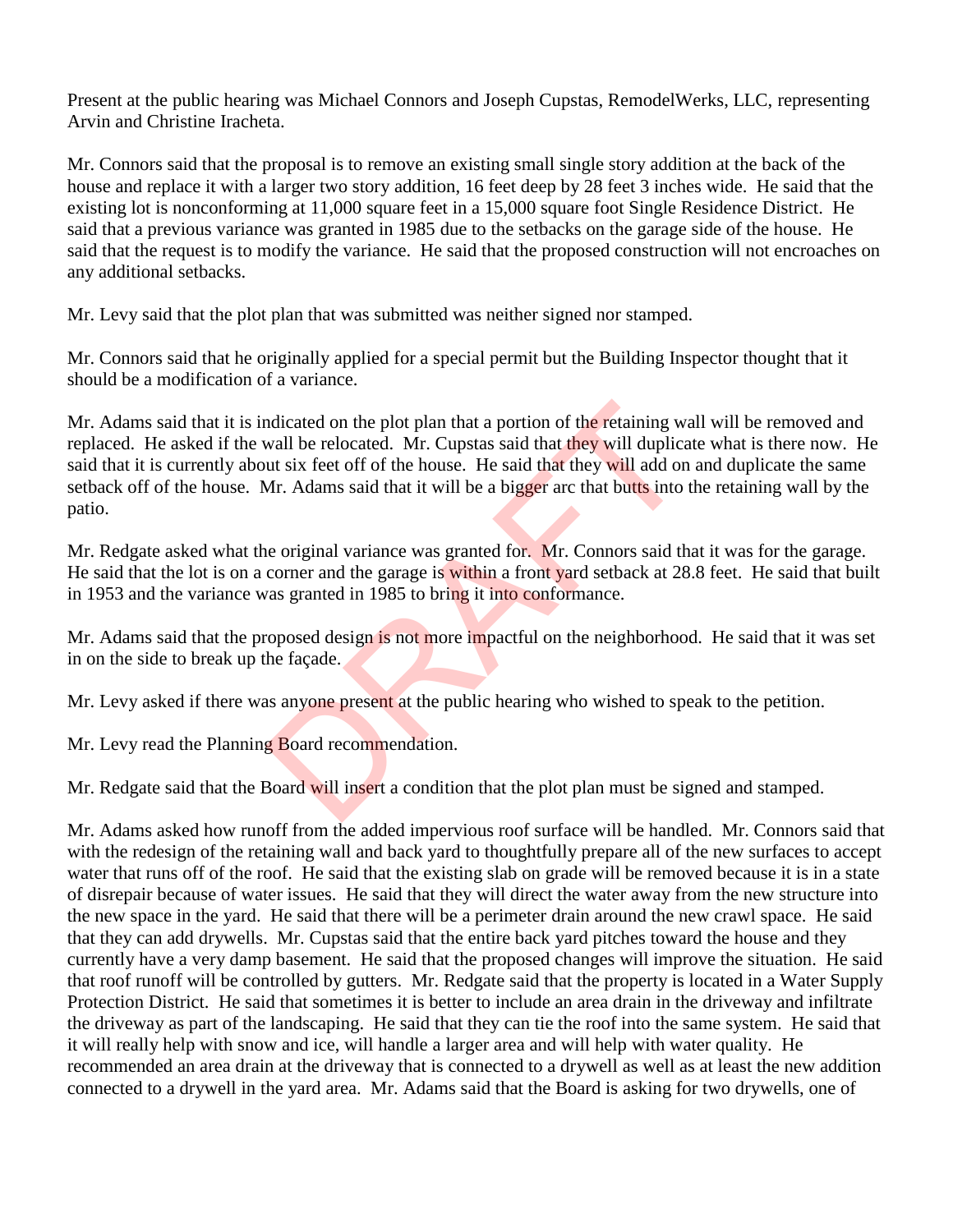them tied to the area drain and the other tied to the roof of the addition. Mr. Redgate said that can be a shared drywell piped to both.

Mr. Redgate moved, Mr. Adams seconded the motion, and the Board voted unanimously to approve modification of a variance, subject to conditions that the Applicant shall provide a landscape area drain for the driveway and hard piped drainage for the new addition to a drywell to be located in the lawn area, and a plot plan that is signed and stamped.

## ZBA 2019-72, NEERAJ & ARCHANA AGGARWAL, 70 ALBA ROAD

Present at the public hearing was Jacob Handleman, General Contractor, representing Neeraj & Archana Aggarwal, the Petitioner. Mr. Handleman said that the request is for a special permit for an existing nonconforming garage. He said that the initial proposed design of the two-car garage was approved with the back corner clipped. He said that after it was approved, he was told by people in the Planning and Building Departments to apply for a special permit without the clipped back, based on case law that was approved in February. He said that the appearance of the front for both the approved and proposed designs look the same except that the garage will be behind the chimney in the proposed design. Mr. Adams said that the garage will be five feet closer to the property line. Mr. Handleman said that he spoke with the neighbors across the street at 71 Alba Road and they did not express any concerns. He said that the line of trees between 57 Wall Street and 70 Alba Road is significant and will diminish any impact for that neighbor. special permit without the clipped back, based on case if appearance of the front for both the approved and propo<br>be behind the chimney in the proposed design. Mr. Ada<br>he property line. Mr. Handleman said that he spoke wit

Mr. Handleman said that the homeowner is concerned with difficulty to wedge a second car into the garage with the clipped corner. He said that the proposed design will not change the front of the garage but will widen it.

Mr. Levy read the Planning Board recommendation. Mr. Handleman said that Mr. Panak in the Planning Department told him that the they should apply for a special permit because the garage would be a much better design. Mr. Adams said that the **Planning Board** has not taken that position. He said that they prefer the previously approved design.

Mr. Levy said that the garage was designed to maintain the front setback and not create any new nonconformities. He said that the object of Zoning is to try to get properties to comply.

Mr. Adams said that he agrees with the Planning Board's opinion. He said that although it will maintain the façade face, because of the curved street, it will bring it closer to the street line. He said that the previously approved design was a more appropriate way to minimize the bulk of the building.

Mr. Redgate asked about the dimensions of the second bay on the approved plan. Mr. Handleman said that it is approximately 17 feet from the front to the back.

Mr. Levy asked if there was anyone present at the public hearing who wished to speak to the petition.

Mr. Adams said that the Board received quite a few letters from neighbors who object to the proposed plan.

Mr. Adams said that the proposed plan expands the bulk of the building.

Mr. Levy said that the goal of the Zoning Board is to have structures that conform.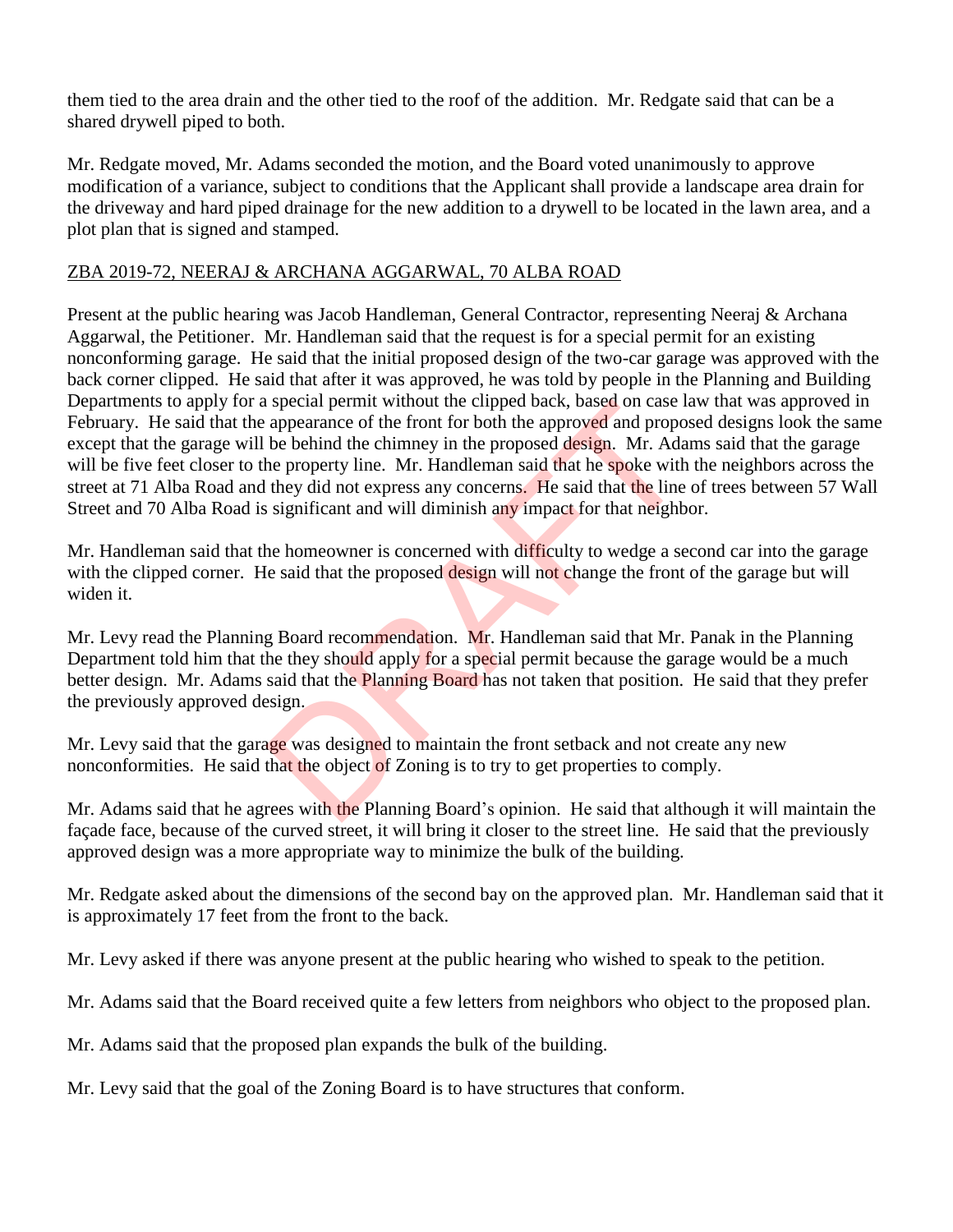Mr. Handleman said that his clients are planning to retire in this home. He said they are looking at what will work best as far as utility of their home. He said that having a wider garage is a better design for them.

Mr. Adams said that he agrees with the Planning Board's opinion that by maintaining the façade at the front and bringing the west corner of the garage five feet closer to the street does increase the perceived bulk of the building. He said that the approved design was better. Mr. Redgate agreed. He said that maintaining the front yard setback for both sides of the corner lot makes more sense.

Mr. Levy discussed allowing the petition to withdrawn without prejudice. Mr. Handleman requested that the petition be allowed to be withdrawn without prejudice.

Mr. Adams moved, Mr. Redgate seconded the motion, and the Board voted unanimously to allow the petition to be withdrawn without prejudice.

## ZBA 2019-67, 442-452 WASHINGTON STREET, 10 & 16 STATE STREET

Present at the public hearing were Michael Doherty, Manager, Gravestar, managers of the properties. He said that also present were Susan Kincaid, Gravestar, Mark Beaudry, Engineer, and Jim Strain, Construction Coordinator, Whole Foods.

Mr. Levy said that this was not as complete an application as what the Board typically receives for Site Plan Approval. He said that the Board is used to seeing more information than just the application and a stormwater report.

Mr. Doherty said that Gravestar redeveloped the property in 2011 and Whole Foods opened in 2012. He said that the store is very successful and busy. He said that the parking lot is constrained by capacity of parking spaces and a generally problematic layout. He said that they met with various departments including the Board of Selectmen (BOS), the Planning Board, the Building Department, the Natural Resources Commission (NRC), the Design Review Board (DRB), and the Historic Commission. He said that they are working through the comments and expect to re-submit plans with some stormwater improvements and changes to the traffic entrance. Mr. Levy said that the Zoning Board prefers to be the last Board to review Site Plan Approvals plans that have design changes that have been worked through with other departments. Mr. Adams said that the Board received comments from the Planning Board and the Fire Department. **EXECUTE:** A 10 & 16 STATE STREET<br>Ing were Michael Doherty, Manager, Gravestar, managers<br>Susan Kincaid, Gravestar, Mark Beaudry, Engineer, and<br>i.<br>Susan Kincaid, Gravestar, Mark Beaudry, Engineer, and<br>i.<br>Board is used to se

Mr. Doherty said that 16 State Street is located in a Residential A District where commercial parking is allowed.

Mr. Levy asked if the two-family is still occupied. Mr. Doherty said that it is not.

Mark Beaudry said that three lots comprise the existing Whole Foods plaza. He said that 16 State Street will be the fourth parcel added. Mr. Adams said that there is a swath down the middle that appears to be an extension of the aqueduct path. Mr. Beaudry said that it is owed by the town. Mr. Doherty said that they have long term lease with the town.

Mr. Beaudry said that the three parcels contain the Whole Foods building along Washington Street with another building at the corner of Washington and State Streets, with the existing parking field behind the stores. He said that access to the site is from two locations, one in and out off of Washington Street and a full access driveway that allows for turns off of State Street. He said that the 16 State Street parcel is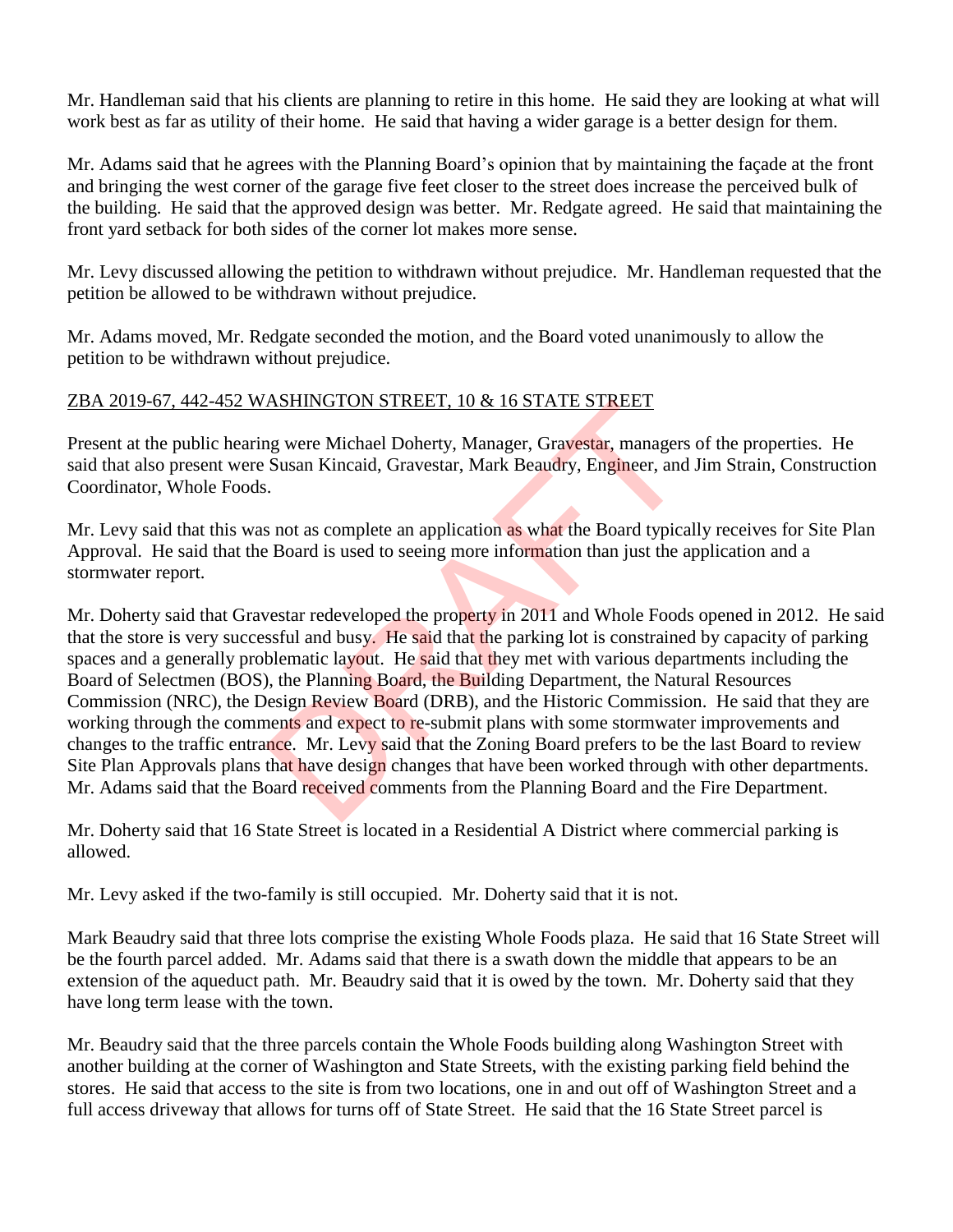approximately 12,500 square feet with a two-family home on the property. He said that the plan is to demolish the dwelling and expand parking onto the parcel, resulting in a net gain of 3,500 square feet of impervious surface. He said that the shifting the driveway closer to Atwood Street and restriping existing parking spaces will result in a gain of 35 spaces, from 195 to 230. He said that there is no proposed building increase and the trip generation will be the same. He said that people currently park along the driveway. He said that when the site was approved in 2011, there were several 7.5 by 15 foot spaces at the rear of the lot that were used for faculty and staff at the High School (HS). He said that after the HS construction was complete, the spaces reverted back to Whole Foods, who found that the spaces are too narrow for turnover of retail spaces. He said that there is a strong desire to increase the width of the spaces to 8.5 feet. He said that the number of compact spaces will be about the same. He said that they want to keep the depth of the parking spaces at 15 feet so that they will not have to realign the parking aisles. He said that some of the aisles get wider as you get closer to the store but 24 feet is minimum. He said that there is one place at the end of the existing parking field where is a light pole that will either have to be moved or a foot of pavement be added to keep the depth of the parking space at 15 feet. He said that after they met with Engineering and DRB, there was a request to move the driveway closer to Atwood Street to better align with it. He said that will require relocation of a utility pole and guy wire. He said that by relocating the driveway they were able to make adjustments in response to DRB recommendation and still keep the same number of spaces.

Mr. Beaudry said that there are two existing bioretention basing in the back corner that are not functioning well and never have. He said that the proposal was to go with a more traditional stormwater approach but Engineering and NRC want bioretention basins. He said that they are looking at places where bioretention basins can be added to the design, not in the present locations but more in the parking area, so that if the basins overtop, the runoff will go to catch basins on the lower end of the site where the existing bioretention basins are located. To move the diveway closer to Atwood Street to better all utility pole and guy wire. He said that by relocating the ponse to DRB recommendation and still keep the same n e are two existing bioretention basins in the back c

Mr. Adams said that he went out to the site and it is very apparent that water has often been flowing towards the stream, overflowing into it, and has eroded at that location. Mr. Beaudry said that Sheet C2 shows the existing chamber system in the back parking lot area. He said that with the addition of impervious surface on 16 State Street, they have to provide an additional volume of subsurface storage and recharge.

Mr. Beaudry said that the new chamber system will function independently but at the same time be connected to the existing system. He said that it is designed to reduce peak flow rates and volumes for all designed storms below the existing rates and volumes off of the site. He said that the WPC has a bylaw that did not exist in 2012 that requires a reduction of five percent in peak flow and volume for 2 and 10 year storms. He said that they did not quite meet that on the original design. He said that they revised the plans to add the bioretention basins and added more chambers onto the proposed chamber system and are now able to achieve the five percent reduction. He said that they have withdrawn the waiver request. He said that the plans that were submitted with the application do not reflect the changes.

Mr. Beaudry said that they are working with Engineering to respond to their comments. He said that they asked for a Traffic Report for the driveway that's being moved closer to Atwood Street. He said that they have been able to accommodate a lot of the DRB's comments. He said that they met with the Wetlands Protection Committee (WPC) twice and are working through the wetlands process.

Mr. Adams asked if they will be able to stage the project in a way that they can maintain the existing parking. Mr. Beaudry said that there will be some short term impacts. He said that there are some modifications around the edges of the existing parking lot to connect the new parking in and also to make the stormwater improvements along the southern edge at the property line. He said that the two bio basins will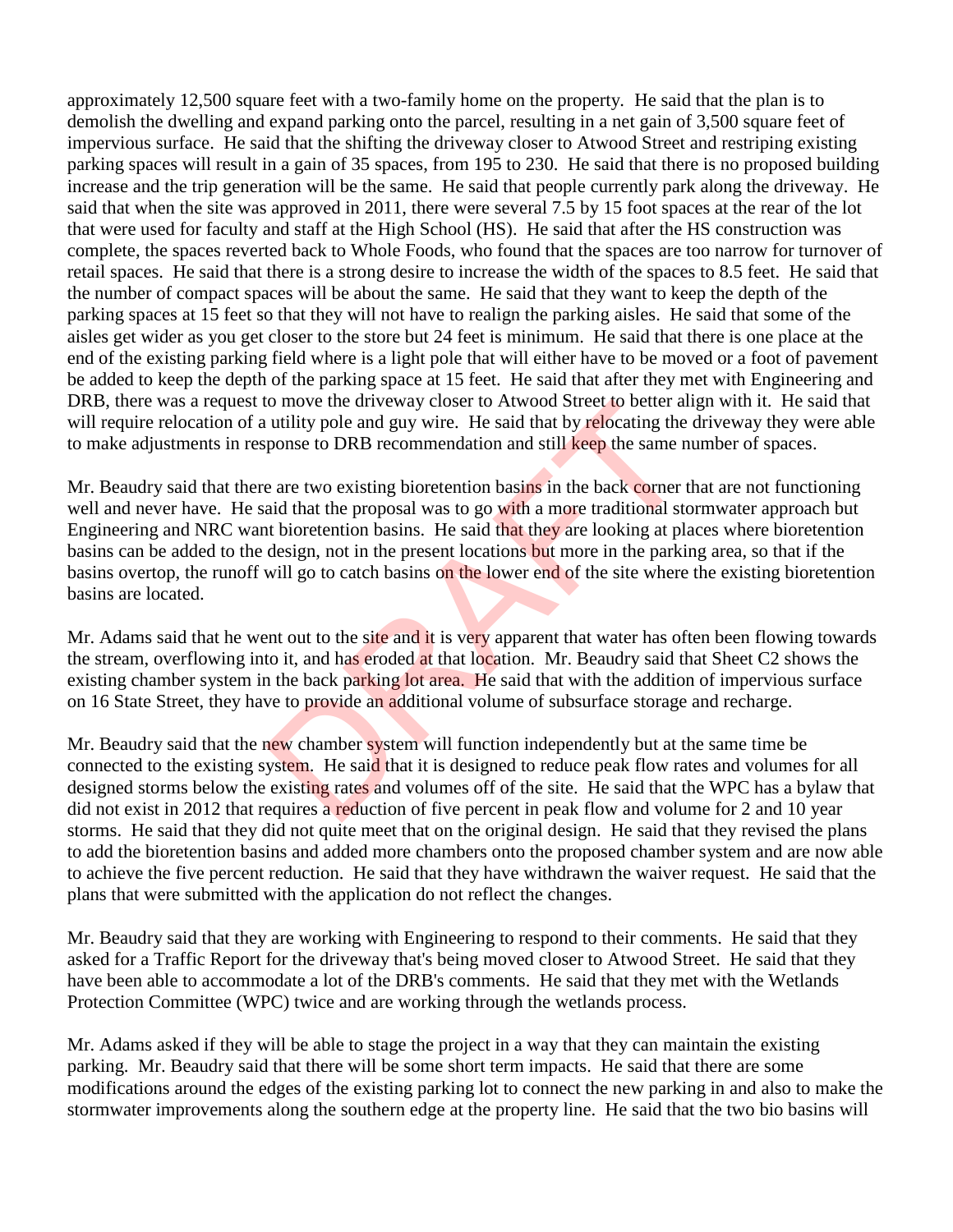be removed and the grades will be raised provide more mounded landscape areas. He said that along the southern property line will be some fill with extensive planting to provide screening and buffer to the south. He said that one of the abutters who lives further south on State Street was present at the WPC meeting and seemed to be satisfied with the proposed changes to the plans. He said that the two beehive inlets in the existing bio basins are small diameter. He said that they will be replaced by three double grate catch basins and full reveal curbs at the southern property line that will more effectively get water into the stormwater chambers where it was originally intended to go. He said that the bioretention areas will be moved up to islands in the middle of the parking lot. He said that they if they overtop, the water will continue to flow down the parking lot and be collected in the three inlets. He said that the bio areas will be eliminated but the landscape areas will not be eliminated. He said that they will be more extensively landscaped than they are now.

Mr. Adams said that it is clear that there has been a lot of communication between the property owner and Whole Foods. He said that it is apparent that what was agreed to in 2011 with respect to drainage of the parking lot did not work out as expected and up until now there have been no efforts to correct it. He said that he was at the property today and is concerned that it is not being properly maintained or cleaned. He said that it is clear that the far corner where people go to smoke and don't bother to dispose of their cigarette butts in a reasonable fashion. He said that, as part of the review and approval process, there has to be some ways that the town can monitor what goes on there and assist in making sure that if the new system does not work as anticipated, there are ways to make further adjustments. He said that there needs to be coordination between the property owner and Whole Foods –

Mr. Doherty said that the property owner is in charge of maintenance. He said that they have been trying to keep up with maintenance. He agreed that maintenance needs to be increased. Mr. Adams said that the property line appears to be across the stream, going east. Mr. Doherty said that the existing asphalt line up against a stream is a tough condition. He said that maintenance has been on a monthly schedule. He said that they revised the design of the bio basins a couple of times with the town but the tweaks did not get them to where they were needed. He said that they are at a point where they know that a redesign is needed. He said that they are trying to be good neighbors. at as expected and up until now there have been no effort<br>today and is concerned that it is not being properly main<br>far corner where people go to smoke and don't bother to<br>on. He said that, as part of the review and approv

Mr. Doherty said that in 2011, the aqueduct land coming from the ballfields had a chain link fence and was used as a back water. He said that they worked with the town to put a trail head in.

Mr. Levy said that a notice of violation was sent out on July 30, 2019 from the WPC. Mr. Doherty said that they have been responding to it.

Mr. Levy said that the Board typically reviews a Construction Management Plan (CMP) that shows construction will be sequenced and parking. He said that it might make sense to have, similar to an Operation and Maintenance  $(O & M)$  Plan, some type of maintenance plan that addresses how ongoing maintenance issues will be dealt with. He discussed making that a condition of the decision.

Mr. Redgate asked about the current parking ratio based on square footage. He said that Wellesley has a low requirement of spaces per 1,000. He said that most retail looks for five per thousand. He asked if the additional parking will bring the lot closer to industry standards, given the volume of business that this store does.

Mr. Redgate said that this site was retrofitted from Star Market. He said that the lot is striped for Wellesley's minimum spaces of 8.5 feet. He said that they will be extending drive aisles. He said that if the spaces were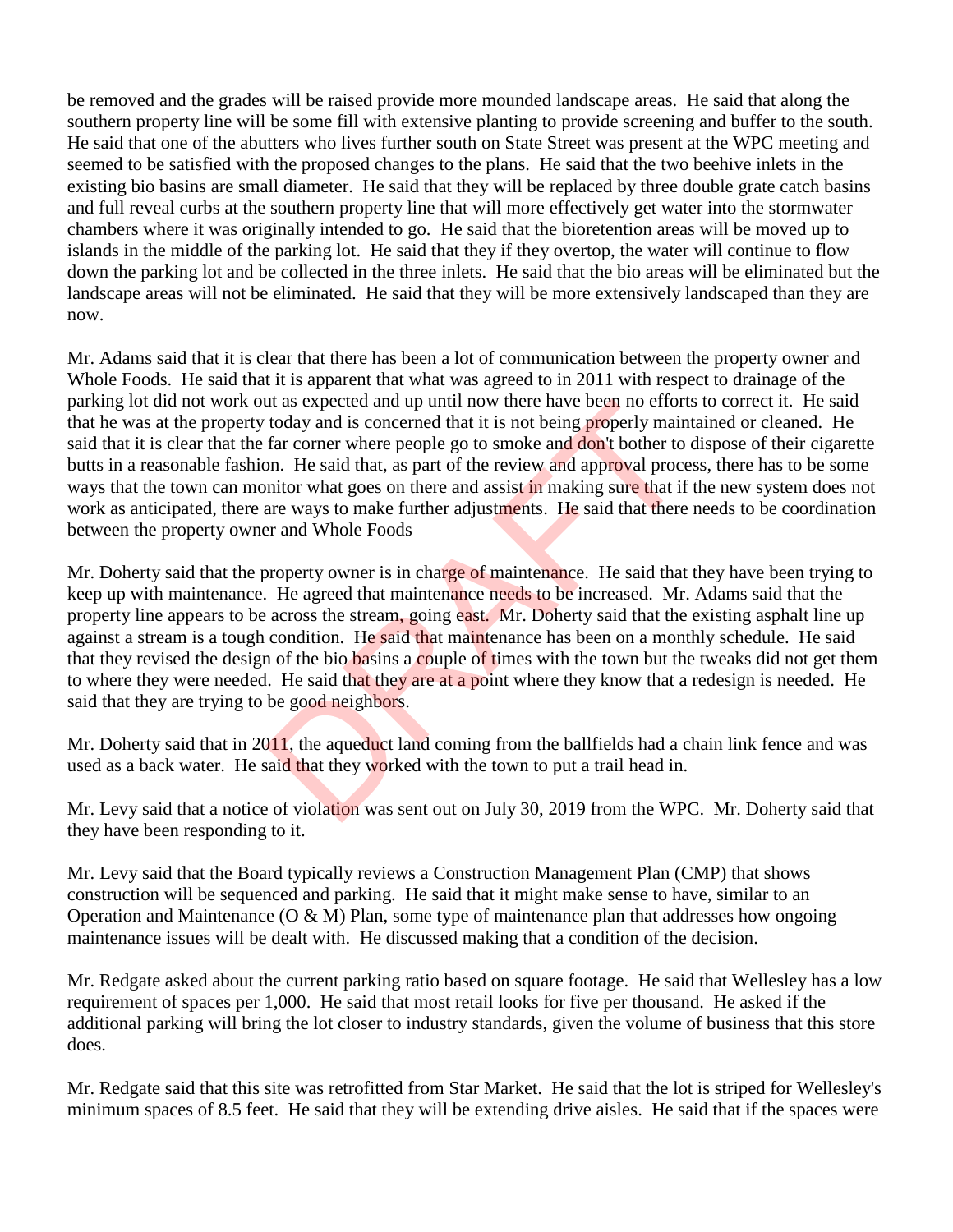widened to nine or ten feet, it would probably bring massive improvements. He said that there are spaces wasted because of SUVs parking over the lines. Mr. Doherty said that a lot of the problem is due to the 7.5 foot spaces in the back corner. Mr. Redgate said that he believes that a lot of the problem is due to the 8.5 foot spaces. Mr. Doherty said that they are trying to balance getting enough spaces to support the retail business versus the layout and the size of the spaces. Mr. Redgate asked if the Applicant would be willing to look at a re-layout of the existing spaces that widens them in the three center aisles of the lot. He said that they would not lose many spaces in the total calculation and would have an incredible improvement. Mr. Doherty said that they will look at it.

Mr. Levy said that there are half a dozen spaces that are right near the front door. He said that he was asked by an elderly person to back their car out of there because they were afraid to do it themselves because of the tight turning radius.

Mr. Levy asked if there have been accidents in the parking lot. Mr. Doherty said that there have been. He said that they've had issues with the store being so busy and the parking layout. He said that when Whole Foods took over from Star Market, the retail footprint did not change. He said that there was a Chinese restaurant at the corner of the building. He said that they went before various Boards to improve traffic. He said that there was a full access entrance off of State Street and full access off of Washington Street. He said the old condition was a sea of asphalt with no landscaping.

Mr. Adams said that it should not be a huge cost or expense to see what the implications are for having wider parking spaces. He said that they lose some of the spaces even though they are there because nobody can pull into them. Mr. Redgate said Wellesley's minimum requirement of 8.5 feet wide is narrow. Mr. Beaudry said that the industry standard shifted to 10 feet by 20 feet but they found that was too much impervious surface and are now reducing the size. Mr. Redgate said that the width of the spaces and their use is dependent on turnover. He said that now that the lot is expanding, there is an opportunity to look at making the spaces wider. Mr. Beaudry said that less than 50 parking spaces on the site are 8.5 feet wide. Mr. Redgate said that it would be good to see the dimensions of the existing parking spaces on the plan. Solution to the entring and the parking and the state of the state of the state the entring. He said that the building. He said that the building. He said that the building. He said that they went before various Boarcess e

Mr. Levy asked if the employees are asked to park in a certain area. Mr. Strain said that the employees park off site. He said that some of them do park at the back near the drainage area but most of them park off-site. Mr. Doherty said that some of the employees park behind the residence where it is difficult to get to. He said that Whole Foods arranges for the employees to park off-site. He said that they will see if that will change with the new parking lot.

Mr. Adams said that parking spaces in the corner have red striping. Mr. Beaudry said that those are the 7.5 wide spaces. Mr. Doherty said that there was an agreement while the HS was being constructed that teachers could park there. He said that some of the employees park there now.

Mr. Redgate said that the Board had not seen any documentation from the Department of Public Works (DPW) for tonight's hearing. Mr. Levy asked if the Applicant plans to have someone look at the traffic and the parking situation. Mr. Doherty said that they are already engaged with a traffic consultant with respect to the entrance relocation. He said that they will include the parking in that study as well.

Mr. Beaudry said that the parking ratio requires 115 parking spaces. He said that the existing site is just over five per thousand and will increase to almost seven per thousand.

Mr. Levy asked if there was anyone present at the public hearing who wished to speak to the petition.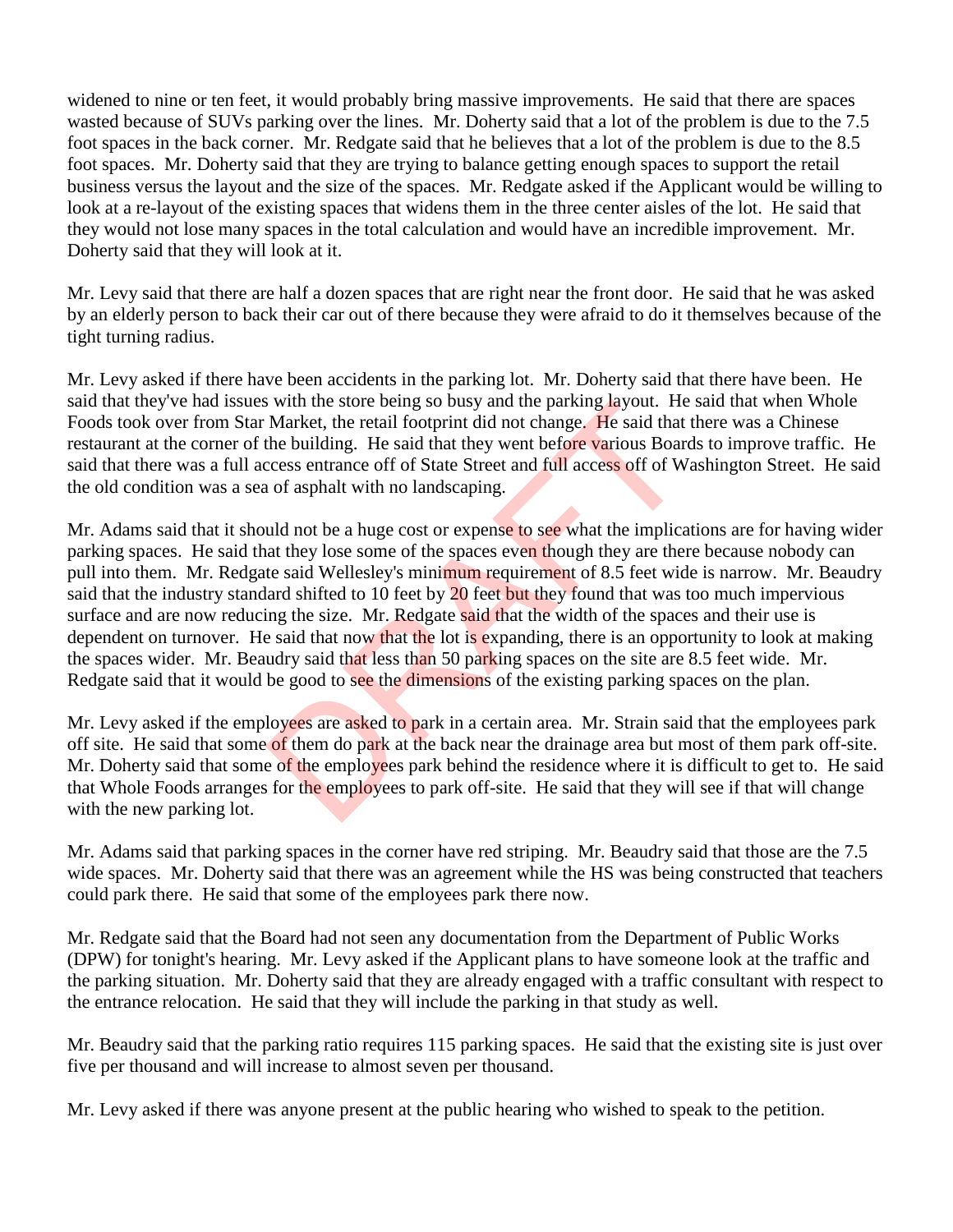Robert Hutchinson, 43 Atwood Street, said that he has lived there for over 16 years and is very familiar with the area. He said that he walks his dog every day at the Hunnewell Fields. He said that he is very familiar with what goes on at Whole Foods, the traffic and the infrastructure. He said that he has been to previous meetings. He said that eight or nine years ago Gravestar was considering putting office buildings on this lot and he opposed those plans, citing traffic problems that it would cause. He said that whole area does not support the type of traffic that goes on in this area between the HS, Whole Foods, the Police Station, the Funeral Home, and the Middle School. He said that there is a short bridge with only two lanes and Route 16 with only two lanes. He said that it is too much. He said that Whole Foods belongs in a shopping center, not on Route 16. He said that the house that they are going to knock down is worth \$1.4 million today. He said that is a beautiful two-family house. He said that knocking it down will have an impact on the value of the residences in the neighborhood. He said that allowing this expansion gives Gravestar and Whole Foods flexibility to do something with their space that reduces the value of the local homes.

Mr. Hutchinson said that trash blows onto their street all of the time. He said that they have done a poor job of maintaining the property. He said that they have not done what they promised to do nine years ago. He said that his biggest concerns are the values of the properties and traffic. He said that during the school year more kids are driving to school and are parking on Atwood and other local street mores. He said that this project will allow more cars to come into the area. He said that the plaza is not built for this. He said that he wholeheartedly opposes expansion of this property for parking. He said that it will be an eyesore and a traffic problem.

Phyllis Carter, 10 Sessions Street, said that this is a residential neighborhood that is impacted by a commercial, industrial facility. She said that the traffic should go out onto Washington Street, not onto State Street. She said that aligning the driveway with Atwood Street is a great detriment to the neighborhood. She said that State Street is a major thoroughfare for children walking between the Middle School and the HS, so there are safety concerns. She said that she agrees with Mr. Hutchinson that the bridge constantly gets backed up, so the proposed change would be a nightmare. She said that traffic should be directed out onto Washington Street. rash blows onto their street all of the time. He said that the<br>y. He said that they have not done what they promised to<br>ms are the values of the properties and traffic. He said th<br>hool and are parking on Atwood and other l

Ms. Carter said that the property is located in a flood plain, so the landscape should not be allowed to change to a parking lot and impervious surface. She discussed contaminants. She said that even though they will use BMP's, it will affect Fuller Brook. She said that she is appalled that they are not taking care of the site and are not doing stormwater inspections that are required under DEP, EPA and Town regulations. She said that the residential neighborhood has been impacted by parking. She said that there are safety concerns for children. She said that 35 new parking spaces will not really make a dent in the traffic that is there or impact the business. She said that Whole Foods has a parking lot across the street at Needham Bank where their people park. She said that the former redline spaces for the HS can be made bigger, the parking lot across the street can be expanded, and employees could be bused in.

Ms. Carter said that her concerns are flood plain, pollutants to Fuller Brook, safety, and issues affecting the residential neighborhood. She said that she is greatly opposed to the proposed parking increase.

Sally Watts, 43A Atwood Street, said that she is a relatively new resident in Wellesley. She said that there is a trash issue. She said that her main concern is the realignment of the entrance to the parking lot to be right by Atwood Street. She said that she can envision a traffic light there and that might be a good idea. She said that the space between Atwood and Washington Street is a relatively short block and there would be two traffic lights. She said that without a traffic light, more traffic would come down Atwood Street to get to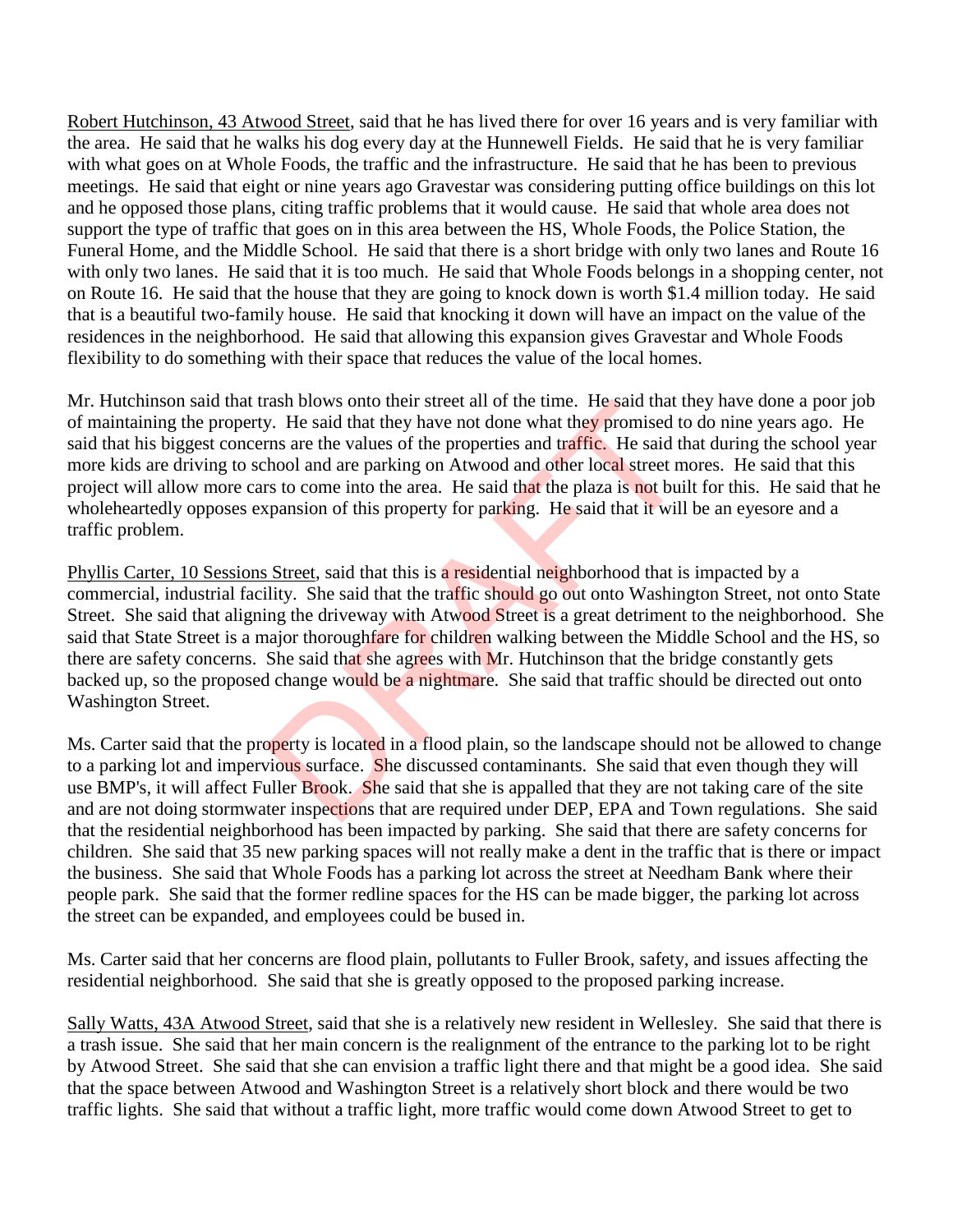Whole Foods. She said that it would become a major inflow into the parking lot, which she sees as a major detriment to traffic, particularly to Atwood Street. She said that HS students already park there illegally for much longer than the four hours that they are allowed to. She said that when it is snowy and the street is a little smaller, it is very hard to get down the street safely. She said that now it would become two cars going in two directions to and from Whole Foods. She said that she is very much opposed to the realignment to make the entrance directly across from Atwood Street. Mr. Adams said that the property owner represented that the proposal to move the entrance closer to Atwood Street was in accordance with recommendations from the town's Engineering Division. He suggested that Ms. Watts speak with the Town Engineer.

Tom Carter, 10 Sessions Street, said that he lives three houses down from Whole Foods. He said that he is concerned that Atwood Street will become a cut through in the morning when the stop light is back up and kids trying to get to the HS. He said that it becomes a one lane road because of kids parking there. He said that no one parks where the red lines are because the spaces are too far away. He said that the new parking spaces will be even further away from Whole Foods and will not be used except for holidays or overflow. He said that most of the time it will be an empty, blank lot.

Todd Zaorski, 15 State Street, said that he lives directly across from Whole Foods and the current driveway. He said that he agrees with all of the traffic concerns. He said that the property is not a good neighbor for the residential neighborhood. He said that they currently leave their parking lot and store lights on all night. He said that frequently the store's sound system is left on overnight and he can hear it when he goes outside to walk his dog. He said that the biggest impact is the number of lights that are currently there. He said that number will become even greater if they expand the parking lot. He said that they had to buy black out shades for the entire front of their house to reduce the amount of light coming in at night. Mr. Adams said that it is typically the Board's position that business establishments should not keep their lights on beyond their working hours. He said that they be some safety concerns about a parking lot about any light at all but they should not have to keep all of the lights on. He said that the Board will be assessing the lighting. He said that Wellesley is trying to be a dark night community and reduce the amount of wattage that is used. me it will be an empty, blank lot.<br>
eet, said that he lives directly across from Whole Foods a<br>
all of the traffic concerns. He said that the property is n<br>
ad. He said that they currently leave their parking lot and<br>
stor

Catherine Johnson, Planning Board, said that the Planning Board is in the process of revising the off-street parking bylaw but will not take place before next April. She said that rather than basing the ratio on the number of spaces per square feet, they are going to try to change to a minimum/maximum where anybody going over a maximum would need to justify it for a Site Plan Review, based on the usage. She said that this property was not reviewed when changed from Star Market to Whole Foods because there was no use change. She said that since the proposal is to add space to the parking lot, the Planning Board is concerned about the proximity to Fuller Brook and Memorial Grove where the town just spent millions of dollars to upgrade the main flow of water that leaves Wellesley to get to the Charles River. She said that the town does not want to pollute Fuller Brook or have invasive species or trash.

Ms. Johnson said that the Planning Board and DRB request a Traffic Study of the area. She said that when Tolles Parsons Center was built, a post construction traffic study was down. She said that traffic on Washington decreased by 11 percent post construction. She said that most of the traffic shifted to Atwood Street to avoid the traffic light at State, Washington and Kingsbury. She said that the St. Paul's School is starting permitting to become a child care center for up 150 children, which means an increase of about 120 cars. She said that the plan is to reduce the parking lot around the building to provide the required outdoor play space for the children.

The Board discussed having a peer review to provide an opinion on an appropriate parking ratio for an operation such as Whole Foods, the layout, interior parking and the location of the entrance.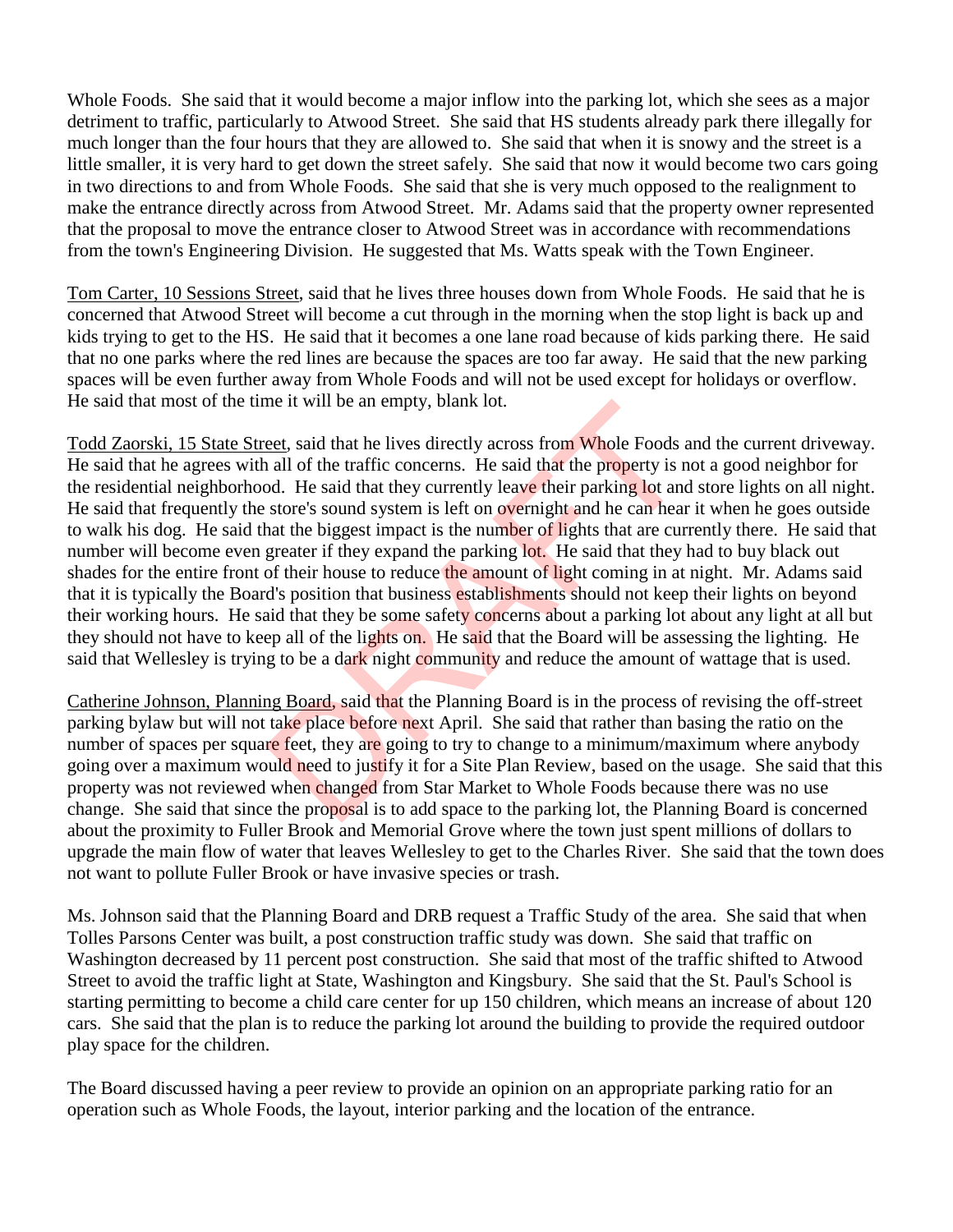Mr. Levy asked Ms. Johnson who did the post construction study for the Tolles Parsons Center. Ms. Johnson said that it was Howard, Stein, Hudson but BETA did a review as well. She said that BETA is one of the town's traffic engineers. Mr. Redgate said that it may not be appropriate for BETA to do the review because they work for the town. Ms. Johnson said that VHS also works for the town. Mr. Redgate said that the Board can require the Applicant to pay for an outside peer review if the town is unable to provide one using town departments. Mr. Levy asked if the Applicant would be willing to pay for a peer review of the traffic study. Mr. Doherty said that they would.

Mr. Levy discussed the Board's jurisdiction. He said that the Board cannot close the site down. He said that what is before the Board is Site Plan Approval, which is not an approve/disapprove but a matter of what type of conditions the Board can impose upon it. He said that the Board cannot deny the property owner the right to build a parking facility but it can condition it within the purview of the Zoning Bylaw. He said that the Board may not be able to solve all of the neighbors' problems with the facility or address what will go there in the future. He said that the Board appreciates the neighbors' concerns but its scope is fairly limited in this proceeding. He said that the Board did not have the chance for this level of review previously because it was only a change of use. He said that the Board will take the opportunity to review it within the bounds of its authority to see what it can do to improve the project.

Richard Watts, 43A Atwood Street, said that the Engineering Division made recommendations to align the driveway with Atwood Street. He asked if there is an opportunity to speak with them. The Board said that Engineering will be invited to attend a hearing. The Board said that Engineering typically sends their comments to the Board. Mr. Watts asked if he should contact Engineering or wait until they attend a future hearing. Mr. Adams said that Mr. Watts should contact Engineering

Mr. Hutchinson asked if the Board's position for recommendations could include recommendation outside the lot that would help improve the roads and traffic situation at the light, on State Street and Washington Street. Mr. Levy said that off-site requirements not within ZBA jurisdiction. He said that the town owns the public ways. He said that there are occasions when the Applicant will contribute to some off-site mitigation if that becomes necessary. He said that is one of the reasons that the Board wants to engage a traffic consultant, who will do traffic studies and traffic counts to tell what the situation is. He said that it is not fair to the Applicant to impose a condition to redesign the intersection, especially on a site that has been there for so long. He said that the project is before the Board because 5,000 square feet of land will be disturbed. the Board appreciates the neighbors' concerns but its scole<br>the Board did not have the chance for this level of review<br>aid that the Board will take the opportunity to review it v<br>do to improve the project.<br>Dol Street, said

Mr. Hutchinson said that the existing home has already been zoned for commercial use. Mr. Levy said that the house is located in a residential district where parking is a permitted use.

Mr. Hutchinson asked if there is another department that the neighbors can reach out to get a better understanding of the overall plan for this section of Wellesley and if the plan is to allow more parking and traffic in the area. Mr. Levy said that the Planning Board proposes Zoning amendments and land planning. He said that neighbors could also speak with the Selectmen.

The Board discussed continuing the petition. Mr. Levy asked the Applicant to ask their consultants to look at lighting. He said that there have been a lot of improvements to lighting to shield it from going off-site. He said that unless there is a police or safety issue, the Board will probably insert a condition that the lights go off once the store closes or at a relatively short time thereafter.